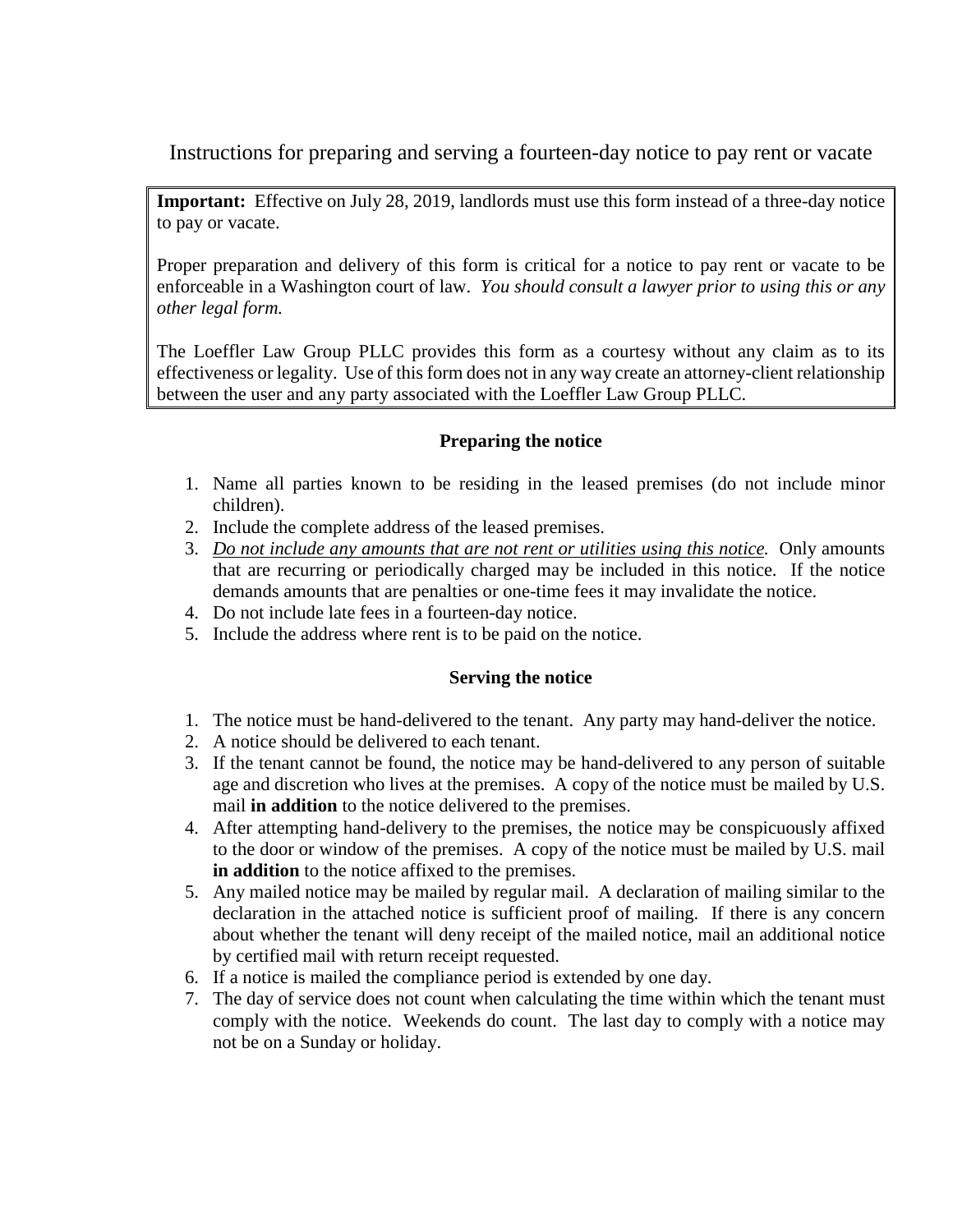| FOURTEEN-DAY NOTICE TO PAY RENT                                                                                                                                                                                                                                                                                                                                                                                                                                                                                                                                                                                                                                                |                                                                                                                       |
|--------------------------------------------------------------------------------------------------------------------------------------------------------------------------------------------------------------------------------------------------------------------------------------------------------------------------------------------------------------------------------------------------------------------------------------------------------------------------------------------------------------------------------------------------------------------------------------------------------------------------------------------------------------------------------|-----------------------------------------------------------------------------------------------------------------------|
| OR VACATE THE PREMISES                                                                                                                                                                                                                                                                                                                                                                                                                                                                                                                                                                                                                                                         |                                                                                                                       |
| and all other occupants<br>To:                                                                                                                                                                                                                                                                                                                                                                                                                                                                                                                                                                                                                                                 |                                                                                                                       |
| At:                                                                                                                                                                                                                                                                                                                                                                                                                                                                                                                                                                                                                                                                            |                                                                                                                       |
|                                                                                                                                                                                                                                                                                                                                                                                                                                                                                                                                                                                                                                                                                |                                                                                                                       |
| You are receiving the attached notice because the landlord alleges you are not in compliance with the<br>terms of the lease agreement by failing to pay rent, utilities and recurring or periodic charges that are past<br>due.                                                                                                                                                                                                                                                                                                                                                                                                                                                |                                                                                                                       |
| (1) Monthly rent due for $\frac{1}{2}$ :                                                                                                                                                                                                                                                                                                                                                                                                                                                                                                                                                                                                                                       | $\begin{array}{c c}\n\text{S}\n\hline\n\text{S}\n\hline\n\end{array}$                                                 |
| (3) Other recurring or periodic charges identified in the lease                                                                                                                                                                                                                                                                                                                                                                                                                                                                                                                                                                                                                |                                                                                                                       |
| defined as follows ______________________:                                                                                                                                                                                                                                                                                                                                                                                                                                                                                                                                                                                                                                     |                                                                                                                       |
| <b>TOTAL AMOUNT DUE:</b>                                                                                                                                                                                                                                                                                                                                                                                                                                                                                                                                                                                                                                                       |                                                                                                                       |
| Note - payment must be by cash, cashier's check, money order, or certified funds pursuant to the<br>terms of the rental agreement.                                                                                                                                                                                                                                                                                                                                                                                                                                                                                                                                             |                                                                                                                       |
| You must pay the total amount due to your landlord within fourteen (14) days after service of this notice<br>or you must vacate the premises. Any payment you make to the landlord must first be applied to the total                                                                                                                                                                                                                                                                                                                                                                                                                                                          |                                                                                                                       |
|                                                                                                                                                                                                                                                                                                                                                                                                                                                                                                                                                                                                                                                                                |                                                                                                                       |
|                                                                                                                                                                                                                                                                                                                                                                                                                                                                                                                                                                                                                                                                                |                                                                                                                       |
|                                                                                                                                                                                                                                                                                                                                                                                                                                                                                                                                                                                                                                                                                |                                                                                                                       |
|                                                                                                                                                                                                                                                                                                                                                                                                                                                                                                                                                                                                                                                                                |                                                                                                                       |
| WHERE TOTAL AMOUNT DUE IS TO BE PAID:                                                                                                                                                                                                                                                                                                                                                                                                                                                                                                                                                                                                                                          | <u> 1989 - Johann Harry Harry Harry Harry Harry Harry Harry Harry Harry Harry Harry Harry Harry Harry Harry Harry</u> |
|                                                                                                                                                                                                                                                                                                                                                                                                                                                                                                                                                                                                                                                                                |                                                                                                                       |
| Dated this $\_\_\_\_$ day of $\_\_\_\_\_$ , 20 $\_\_\_\_\_\.$                                                                                                                                                                                                                                                                                                                                                                                                                                                                                                                                                                                                                  |                                                                                                                       |
|                                                                                                                                                                                                                                                                                                                                                                                                                                                                                                                                                                                                                                                                                | <b>LANDLORD</b>                                                                                                       |
|                                                                                                                                                                                                                                                                                                                                                                                                                                                                                                                                                                                                                                                                                |                                                                                                                       |
| Signed:                                                                                                                                                                                                                                                                                                                                                                                                                                                                                                                                                                                                                                                                        |                                                                                                                       |
|                                                                                                                                                                                                                                                                                                                                                                                                                                                                                                                                                                                                                                                                                |                                                                                                                       |
|                                                                                                                                                                                                                                                                                                                                                                                                                                                                                                                                                                                                                                                                                |                                                                                                                       |
|                                                                                                                                                                                                                                                                                                                                                                                                                                                                                                                                                                                                                                                                                |                                                                                                                       |
| amount due as shown on this notice. Any failure to comply with this notice within fourteen (14) days after<br>service of this notice may result in a judicial proceeding that leads to your eviction from the premises.<br>The Washington State Office of the Attorney General has this notice in multiple languages on its<br>web site. You will also find information there on how to find a lawyer or advocate at low or no cost<br>and any available resources to help you pay your rent. Alternatively, call 2-1-1 to learn about these<br>services.<br>State law provides you the right to receive interpreter services at court.<br>14-DAY NOTICE TO PAY RENT OR VACATE |                                                                                                                       |